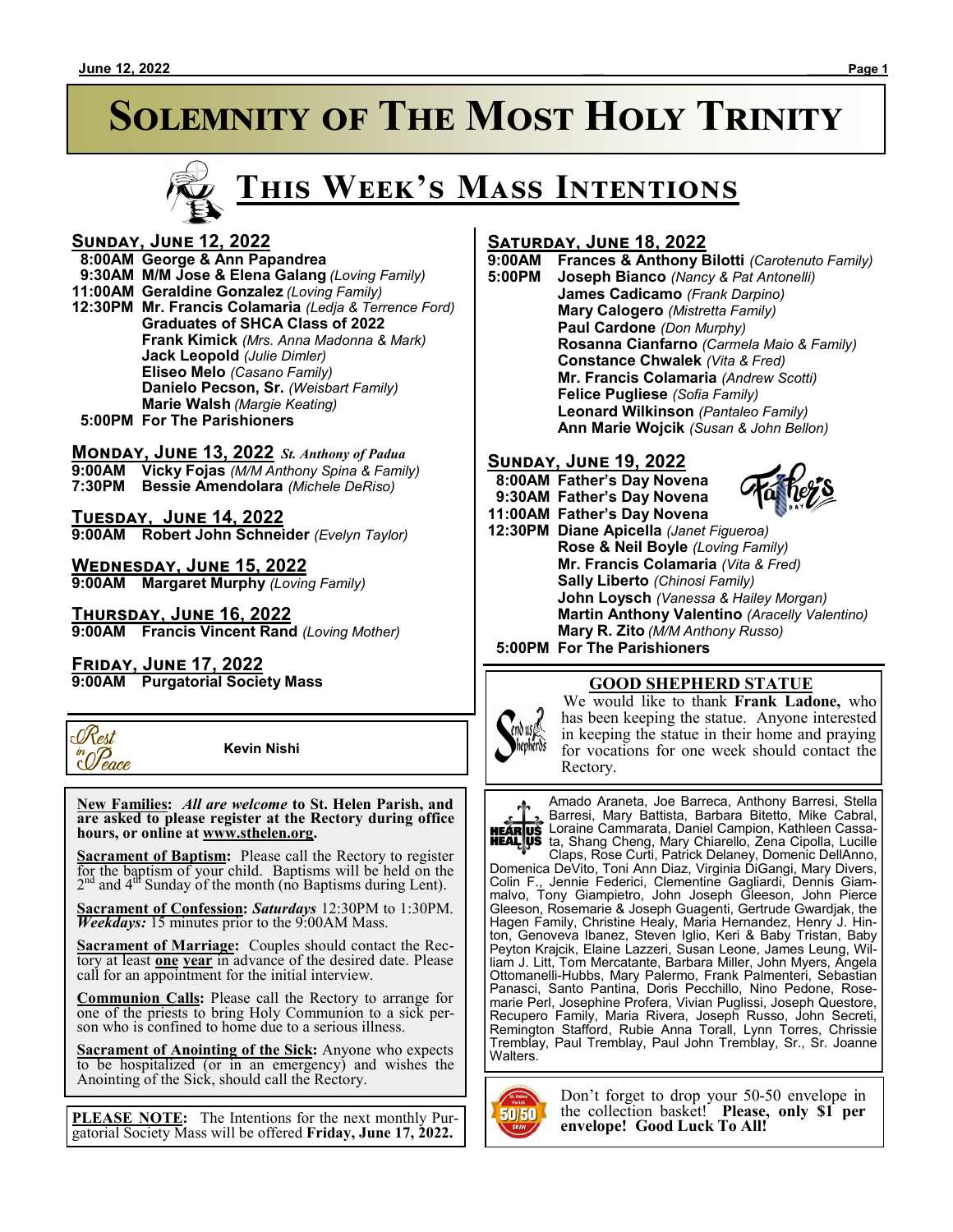Dear Parishioners of Saint Helen's:

There's no easy way for me to say what I need to share with you. After a lot of prayer and discussion with other priests and advisors, I requested that Bishop Brennan grant me a leave of absence. This is something that I've been thinking about for a few years. The advice I was given was to accept my assignment here at Saint Helen's, to give it a year or so, and then to make a decision.

Without going into specifics, I faced a series of personal and health issues while in college and in seminary formation. These interfered with my prayer life and my ability to discern my vocation. To be clear, I felt called to the priesthood and I followed this calling in good conscience to the best of my ability. The leave of absence that I've requested is an opportunity to further discern my calling with a clear mind and heart. Throughout this time, I will remain in contact with the diocese and continue working with the priest who is my current spiritual director.

I'm conflicted about this decision. I believe that I need this time to carefully consider my future. I also regret that this decision will hurt or disappoint you, who have supported me and cared for me throughout the past two years. I don't know for certain whether this is the right decision or not. After all, no one really knows what the future holds. I'm trying my best to believe that God, Who led me to this point in my life, will continue to guide me wherever He wants me, in spite of any mistakes I might make.

Thank you for your prayers and your kindness. I'm grateful that I had the opportunity to be of service to you. Fr Stephen Giulietti



### **A Mass for the Feast of**

**St. Anthony of Padua**

**will be held Monday, June 13th at 7:30PM. All are invited!**

*The distribution of St. Anthony Bread will follow after Mass.*



**The Rosarians** are sponsoring a bus trip to **St. Joseph Co-Cathedral on June 16th**.

We will tour the renovated Cathedral. The cost is \$20 for non-Rosarians and all are invited. For reservations or additional information please call (347) 806-6960.





**Howard Beach Kiwanis Club Presents The Fabulous Acchords**



*A Doo Wop Extravaganza! A night of entertainment with music from the 50's, 60's, and 70's!*

**Saturday, June 18, 2022 7:00-11:00PM in Fr. Dooley Hall (Doors open at 6:00PM)—Free Parking**

**Ticket price is \$85 per person** *& includes a hot buffet catered by Russo's on the Bay, soft drinks, coffee & dessert to be served during intermission. BYOB*

**Sponsor a table \$100 sign displayed with Sponsor's name.**

**Make your reservations early! For more information call Bob at (917) 805-3115, or Joe at (917) 745-2713.**



**Please make check payable to: Kiwanis Club of Howard Beach. Mail to: Bob LoCascio, 15916 92nd Street, Howard Beach, NY 11414**

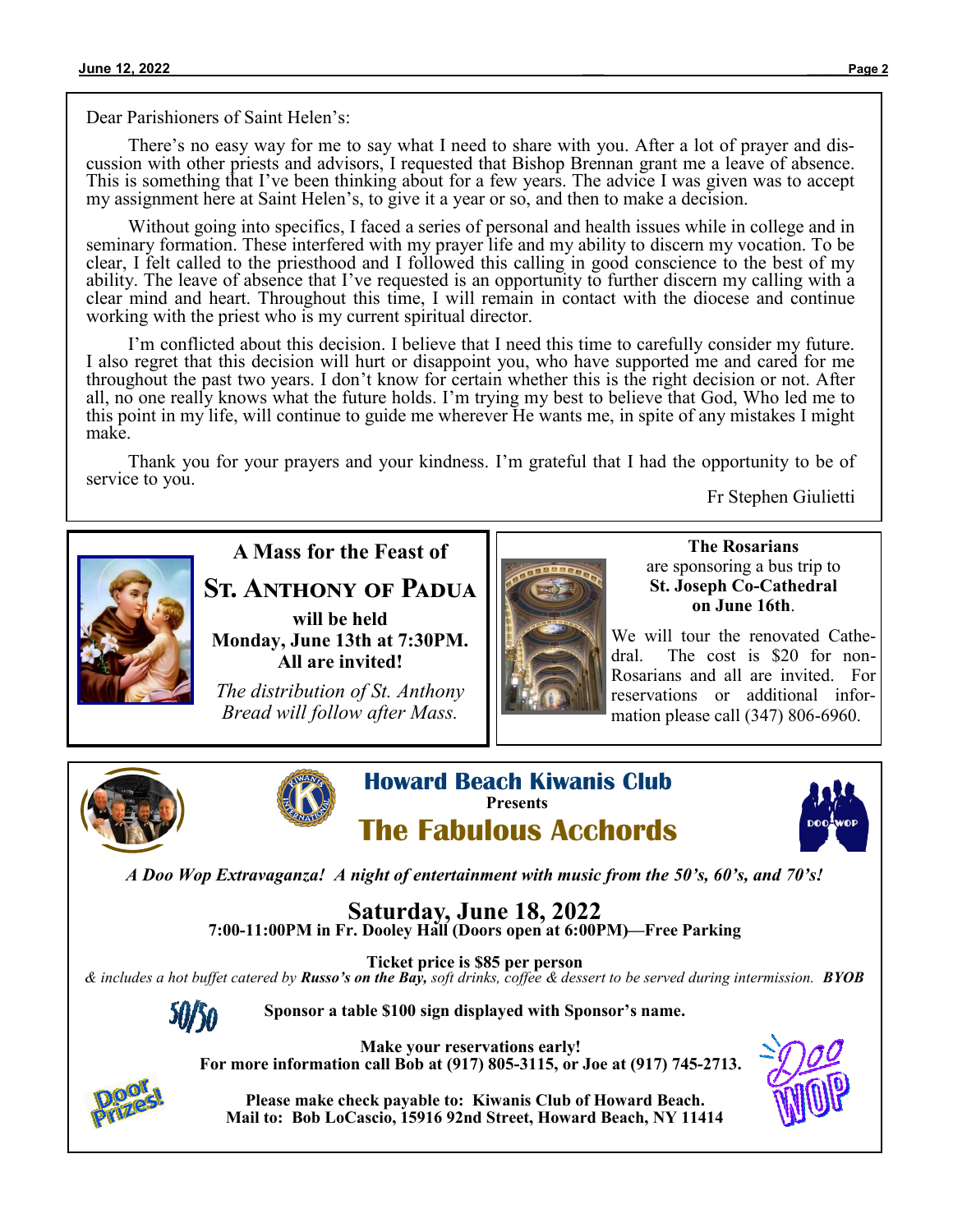### **Readings for The Solemnity of the Most Holy Trinity**

### **Reading I** *[Prv 8:22](https://bible.usccb.org/bible/proverbs/8?22)-<sup>31</sup>*

Thus says the wisdom of God: "The LORD possessed me, the beginning of his ways, the forerunner of his prodigies of long ago; from of old I was poured forth, at the first, before the earth. When there were no depths I was brought forth, when there were no fountains or springs of water; before the mountains were settled into place, before the hills, I was brought forth; while as yet the earth and fields were not made, nor the first clods of the world.

"When the Lord established the heavens I was there, when he marked out the vault over the face of the deep; when he made firm the skies above, when he fixed fast the foundations of the earth; when he set for the sea its limit, so that the waters should not transgress his command; then was I beside him as his craftsman, and I was his delight day by day, playing before him all the while, playing on the surface of his earth; and I found delight in the human race."

#### **Responsorial Psalm**

#### *R. O Lord, our God, how wonderful your name in all the earth!*

When I behold your heavens, the work of your fingers, the moon and the stars which you set in place — What is man that you should be mindful of him, or the son of man that you should care for him? *R.*

You have made him little less than the angels, and crowned him with glory and honor. You have given him rule over the works of your hands, putting all things under his feet: *R.*

All sheep and oxen,

 yes, and the beasts of the field, The birds of the air, the fishes of the sea, and whatever swims the paths of the seas. *R.*



*(Continued on next page…)*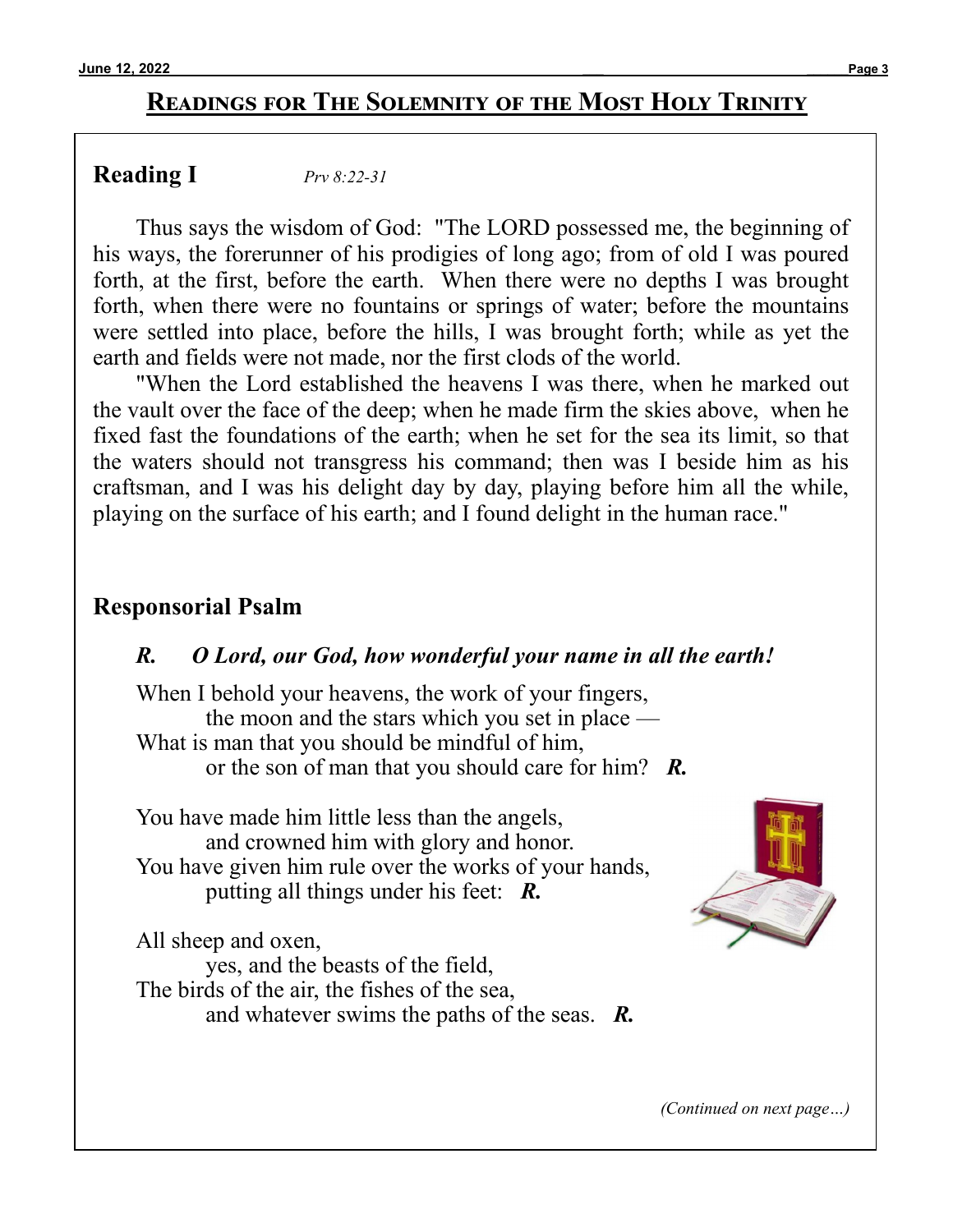## **Readings for The Solemnity of the Most Holy Trinity**

## **Reading II** *[Rom 5:1](https://bible.usccb.org/bible/romans/5?1)-<sup>5</sup>*

Brothers and sisters: Therefore, since we have been justified by faith, we have peace with God through our Lord Jesus Christ, through whom we have gained access by faith to this grace in which we stand, and we boast in hope of the glory of God. Not only that, but we even boast of our afflictions, knowing that affliction produces endurance, and endurance, proven character, and proven character, hope, and hope does not disappoint, because the love of God has been poured out into our hearts through the Holy Spirit that has been given to us.

## **Alleluia**

Glory to the Father, the Son, and the Holy Spirit; to God who is, who was, and who is to come. *R.*

## **Gospel** *[Jn 16:12](https://bible.usccb.org/bible/john/16?12)-<sup>15</sup>*

Jesus said to his disciples: "I have much more to tell you, but you cannot bear it now. But when he comes, the Spirit of truth, he will guide you to all truth. He will not speak on his own, but he will speak what he hears, and will declare to you the things that are coming. He will glorify me, because he will take from what is mine and declare it to you. Everything that the Father has is mine; for this reason I told you that he will take from what is mine and declare it to you."